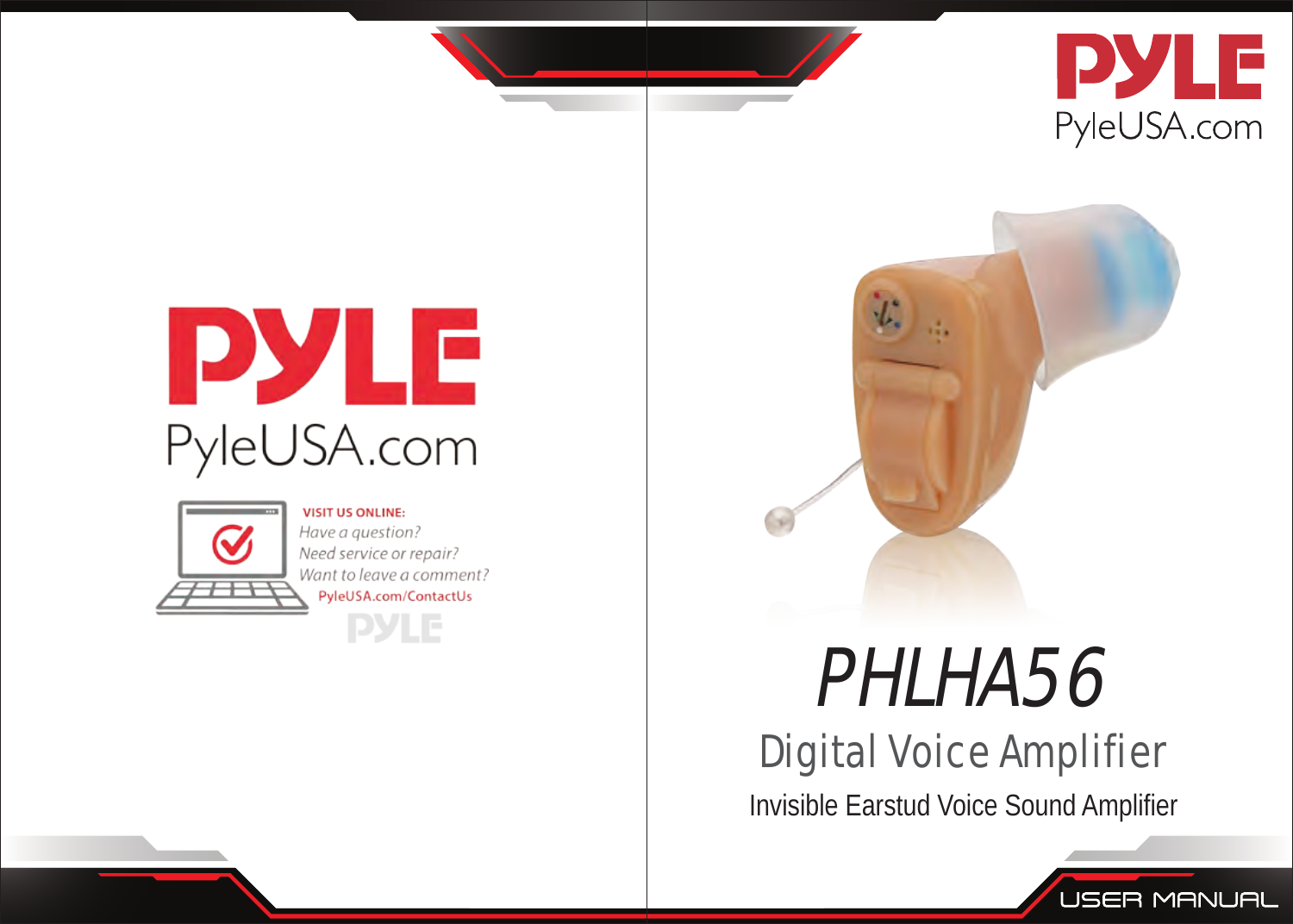#### **Intended Use**

- The sound amplifier is only to be used to help people hear better.
- Only use the product for its intended purpose as described in the user's manual.
- The manufacturer does not accept any liability or other responsibility for personal injury or property damage resulting from improper use
- The sound amplifier is an amplifying device and is not a therapeutic medical product. Under no circumstances is it considered as a hearing aid.

## **Signs and Symbols**

#### **The following symbols appear in these instructions:**

# **WARNING**

Warning instruction indicating a risk of injury or damage to health.

# **IMPORTANT**

Safety note indicating possible damage to the unit / accessory.

# **ANOTE**

Note on important information.

#### **Getting to know your instrument**

- The sound amplifier is a device to help people hear better by amplifying and transmitting sounds to the ear. The sound amplifier can neither prevent nor alleviate organical caused by lost of hearing.
- The sound amplifier offers you a variety of application regardless of whether you want to watch a film, chat with friends or just feel like listening to the sounds of nature in the woods. The sound amplifier helps you to hear sound louder and clear.

## **Warnings and Safety Notes**

# **WARNING**

- **Do NOT** use the sound amplifier if you are suffering from an inflammation of the middle ear or ear canal.
- **Do NOT** use the sound amplifier at maximum volume for a longer period of time. This could damage your hearing.
- If you feel unwell or experience pain while wearing the sound amplifier, stop using it immediately and contact your doctor.
- If your ear becomes inflamed or your skin irritated or you experience an increased accumulation of ear wax when wearing the sound amplifier, stop using it immediately and contact your doctor.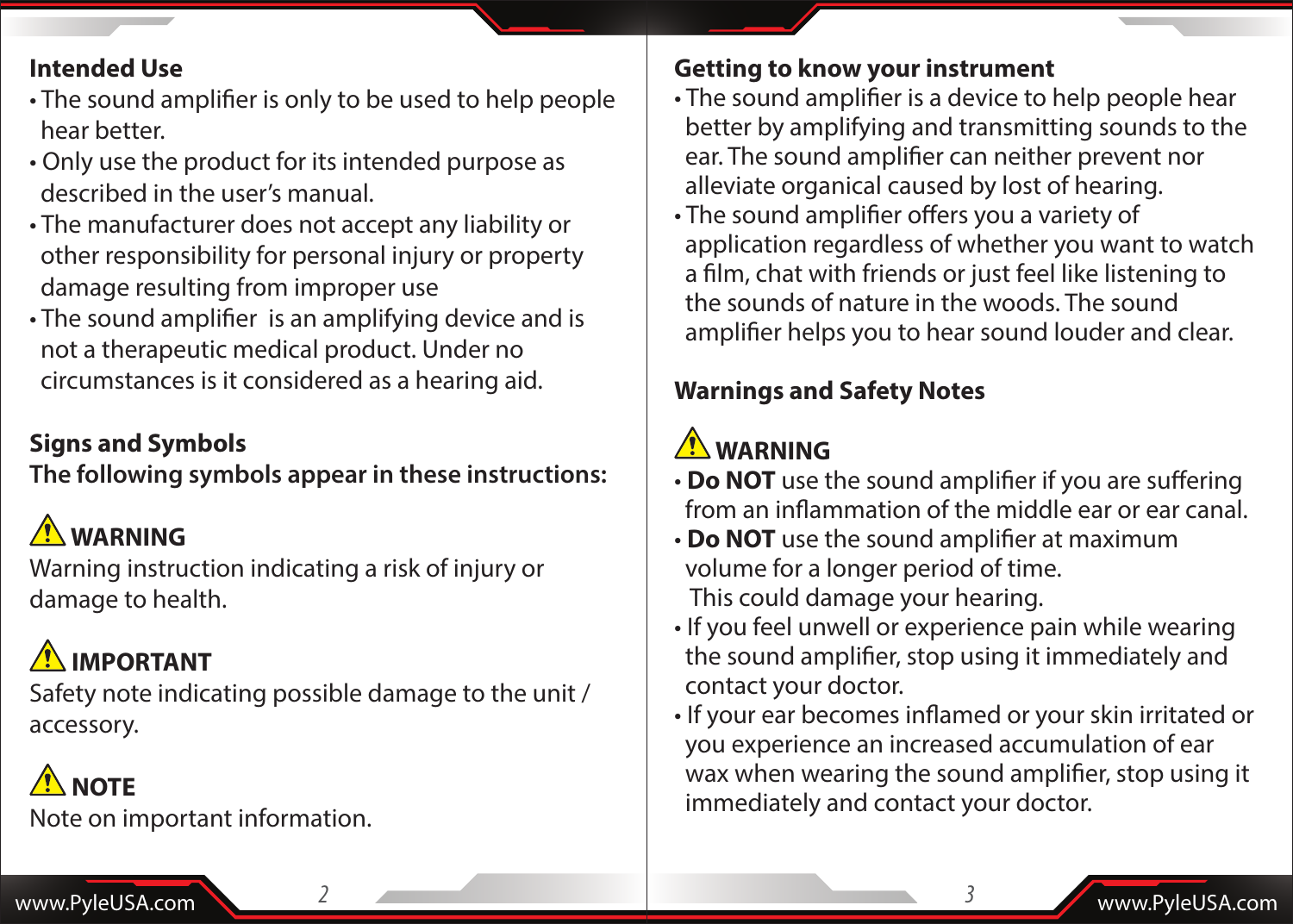- This device is not intended for use by people (including children) with physical, sensory or mental disabilities, or a lack of experience and knowledge, unless they're under supervision or have received instructions about the correct use of the device. Children should be supervised around the device to ensure they do not play with it.
- **Do NOT** use the sound amplifier in a potential explosive and hazardous environments.
- Keep the sound amplifier, accessories and batteries away form children, as there's choking risk.
- Keep batteries out reach of children. Children might put batteries in their mouth and swallow them. This may severely damage their health. In such cases, seek medical assistance immediately!
- Normal batteries must not be charged, heated or thrown into an open fire (risk of explosion!)
- Leaking or damaged batteries may burn the skin therefore use suitable protective gloves if this is the case.
- If you have any doubts, do not use a damaged sound amplifier; contact your retailer or the specified Customer Service.
- Switch OFF the device immediately if it is faulty or not working properly.

• Do not attempt to open and/or repair the sound amplifier by yourself. Repairs may only be carried out by a Customer Service or authorised retailer. Failure to comply will suit in voiding of the warranty.

# **IMPORTANT**

- **Do NOT** wear the sound amplifier while taking a bath, shower or swimming.
- **Do NOT** wear the sound amplifier while applying cosmetics (e.g. make-up, hairspray, perfume or sun cream).
- •**Do NOT** wear the sound amplifier while undergoing short wave therapy or medical treatments that are subject to strong radio frequency or magnetic fields.
- **Do NOT** wear the sound amplifier in the vicinity of strong electro magnetic fields or X-ray
- Protect the device from impact, humidity, dirt, marked temperature fluctuations and direct sunlight
- Never dry your sound amplifier in the microwave.
- Service your sound amplifier at regular intervals. Make sure there are no foreign objects in between the earplug and headphones, as this could impair the sound.
- Batteries must not be taken apart or short circuited.
- Leaking batteries may damage the device. If you do not intend to use the device for longer periods, remove the batteries from the battery compartment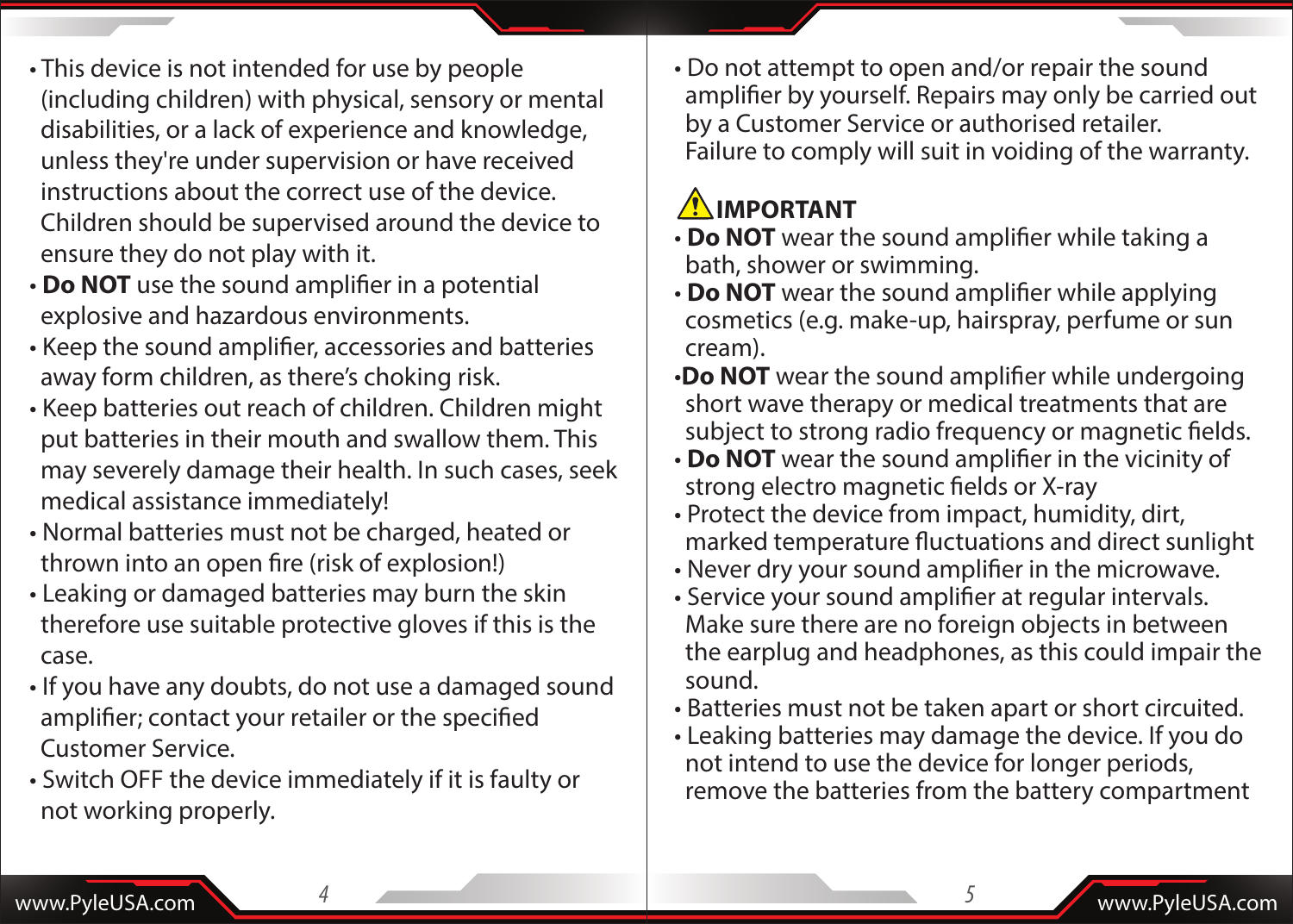

#### **Initial Use and Operation**

• Remove the sound amplifier from the packaging and check that the device and all accessories are included and not damaged.



- **A.** Open the battery compartment on the sound amplifier as shown.
- **B.** Insert the button cell battery (type AG10) included in the package into the battery compartment as shown. Ensure correct polarity (+/-) is observed when inserting the battery.
- **C.** Close the battery compartment again. Now connect your desired earplug to the earphone.



- Make sure the volume control is initially set to the lowest setting before operating the sound amplifier.
- **D.** Check which ear should use the hearing amplifier and then put it into the correspondent ear. Slowly push it into your ear canal until it's tight.



**NOTE:** To avoid feedback while you're puling it into your ear, please use your finger to block the microphone.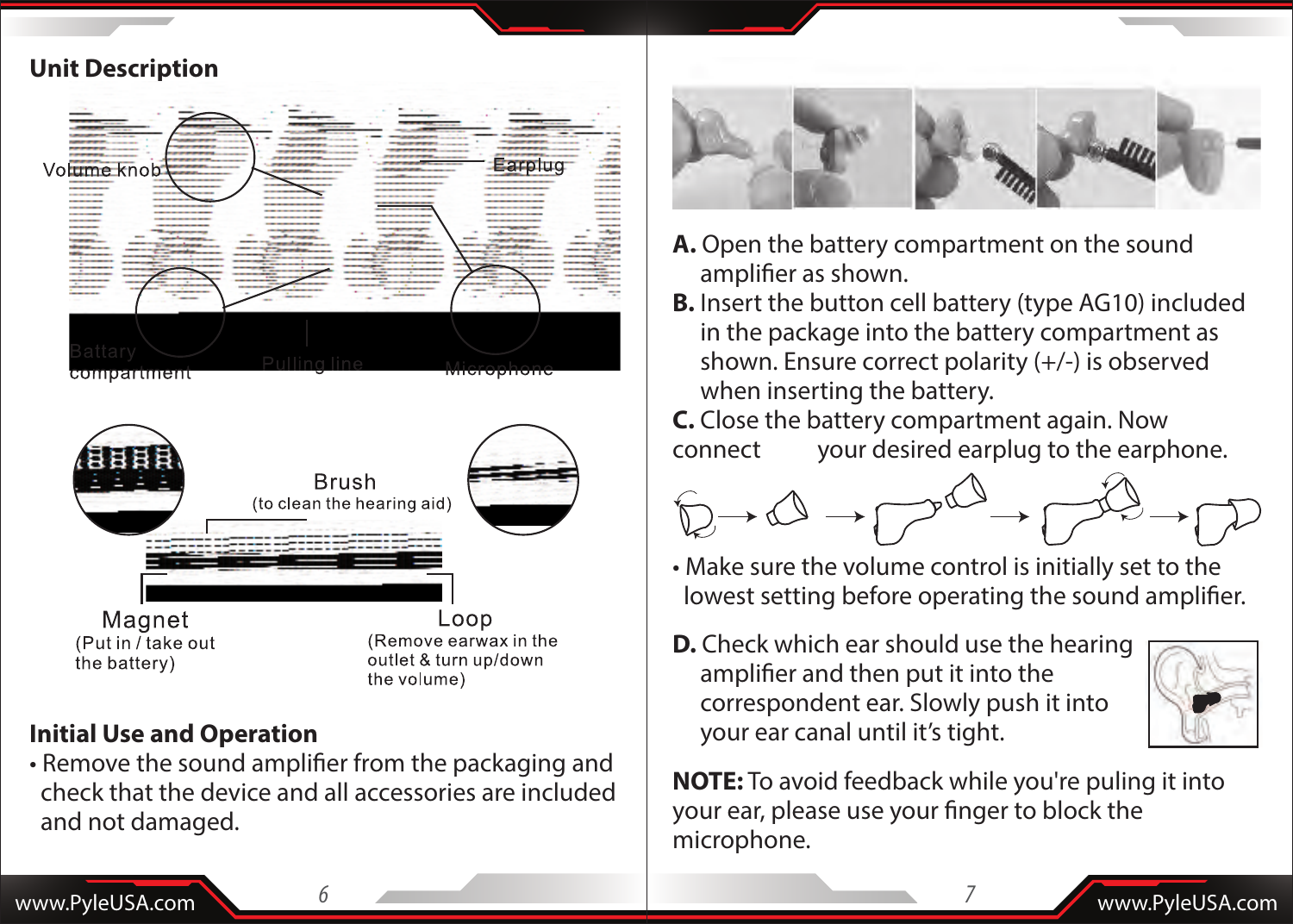#### **E. ON/OFF**

- Insert the battery and close the battery compartment, and switch **ON**.
- Opening the battery compartment will switch **OFF** the unit.
- **F.** Use the **Multifunction** tool to turn up to volume to the desired level so that you can hear clearly and distinctly.

**1** If you hear a slight whistling sound when wearing the sound amplifier, check that your earplug is fitted properly in your ear. If it is not snug enough, use different earplug.

## **Maintenance and Cleaning**

# **IMPORTANT**

- Remove the battery from the device before cleaning.
- Clean the sound amplifier and the earplugs with a clean, dry cloth after each use. If they are very dirty, you can also moisten the cloth with a mild soapy solution. Never use abrasive, corrosive or solvent based cleaning products.
- Allow the sound amplifier to fully dry after cleaning. Store the sound amplifier in a safe, dry and clean place.
- Under no circumstances should you hold the sound amplifier under water, as this can cause liquid to enter and damage the sound amplifier.
- If you do not intend to use the sound amplifier for longer periods, remove the battery from the device to prevent possible leaking.

#### **Disposal**

Please dispose of the device in accordance with EC Directive-WEEE (Waste Electrical and Electronic Equipment). If you have any queries, please contact the appropriate local authorities. The empty, completely flat batteries should be disposed through special designated collection boxes, recycling points or electronics retailers. You are legally required to dispose of the batteries.

#### **Note:**

**The codes below are printed on batteries containing harmful substances:**

Pb=Battery contains lead.

Cd=Battery contains cadmium,

Hg=Battery contains mercury.